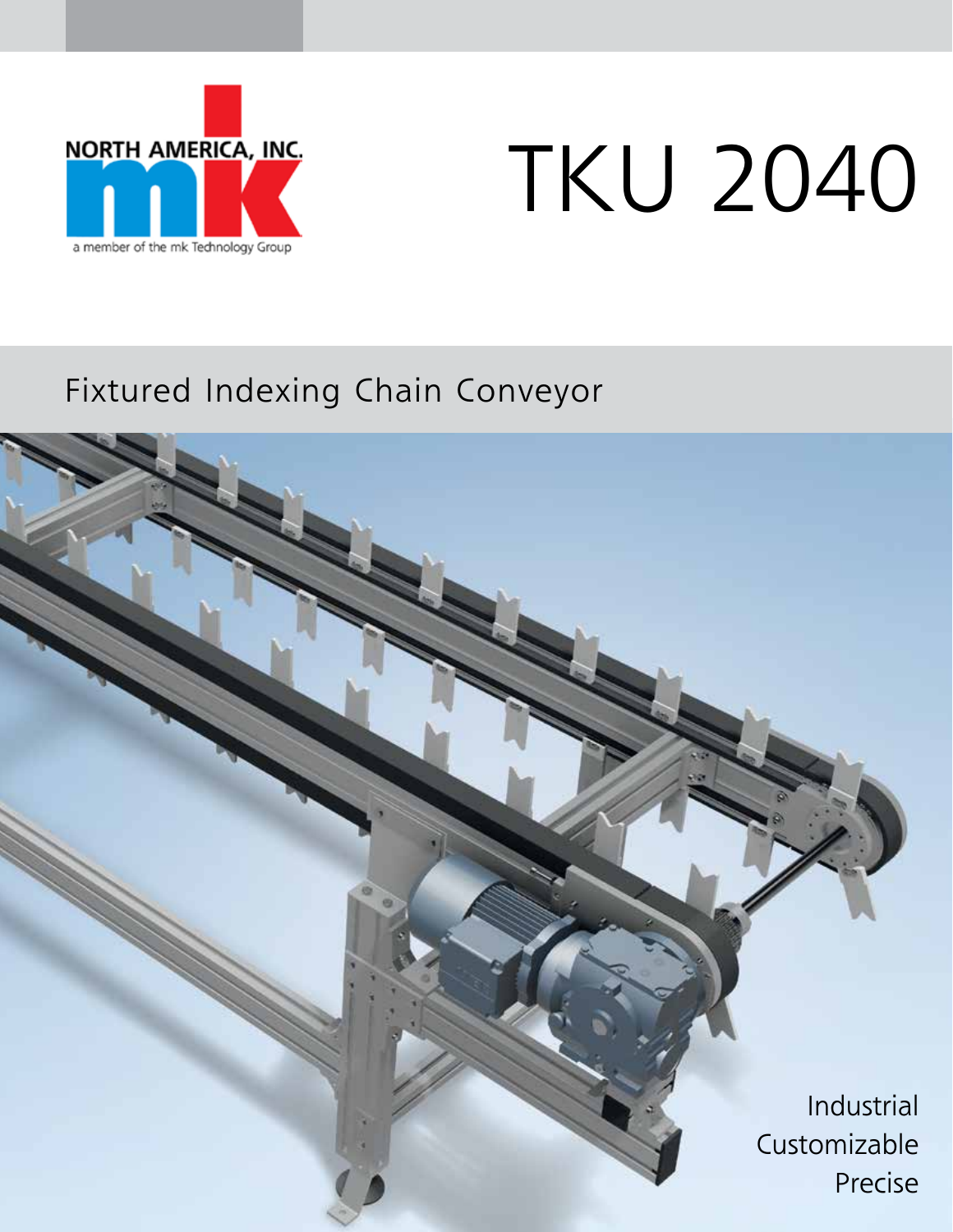

# *Introduction to mk*

mk North America is a member of the mk Technology Group and a leading worldwide manufacturer of pallet-handling systems, aluminum conveyors, stainless steel conveyors, and extruded aluminum framing.

Unsurpassed variety, maximum flexibility, superb quality and easy integration are reasons mk has become the supplier of choice for machine builders, system integrators and manufacturing companies around the globe.

Since 1988 mk North America has been providing diverse industrial know-how, superb quality, constant innovation and application engineering excellence. mk North America offers you a perfect solution for any application.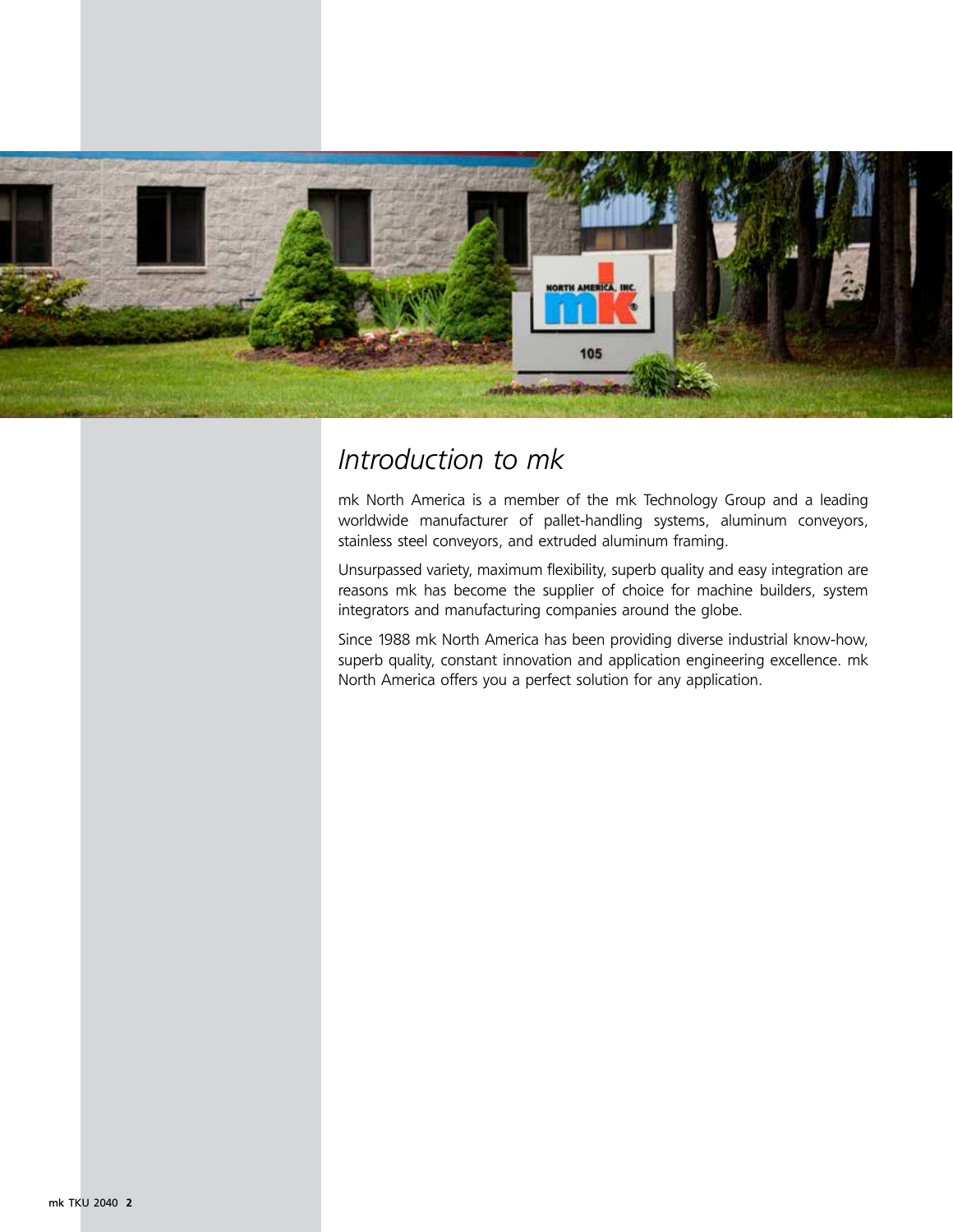



# *TKU 2040 - Fixtured Indexing Chain Conveyor*

The TKU 2040 indexing chain conveyor expands on our KTF-P 2010 chain conveyor. The TKU 2040 features chain with attachments, as a standard, along with a high load capacity frame and the option for an adjustable width.

This conveyor can be used in a number of industries including the machine tool and plastic industries, and throughout the entire automotive sector.

The TKU 2040 is specially designed for indexing. The TKU 2040 is optimized for fixed-cycle operation and is perfect for use in automated production.

The heart of the system is the roller chains to which fixtures are attached. These fixtures, attachments or pallets are designed to hold specific products. The v-shaped fixtures are especially useful for rounded parts and are made from polyoxymethylene (POM) or brass. Alternatively, a profile pallet can be used. This pallet can be individually equipped with application specific workpiece holders.

As noted above, this conveyor is also available in a version with an adjustable width. The adjustable width makes it possible to use the conveyor with parts of varying lengths.

The TKU 2040 chain conveyor has a modular design, is compact, flexible and sturdy, and permits total loads of up to 1,000 pounds.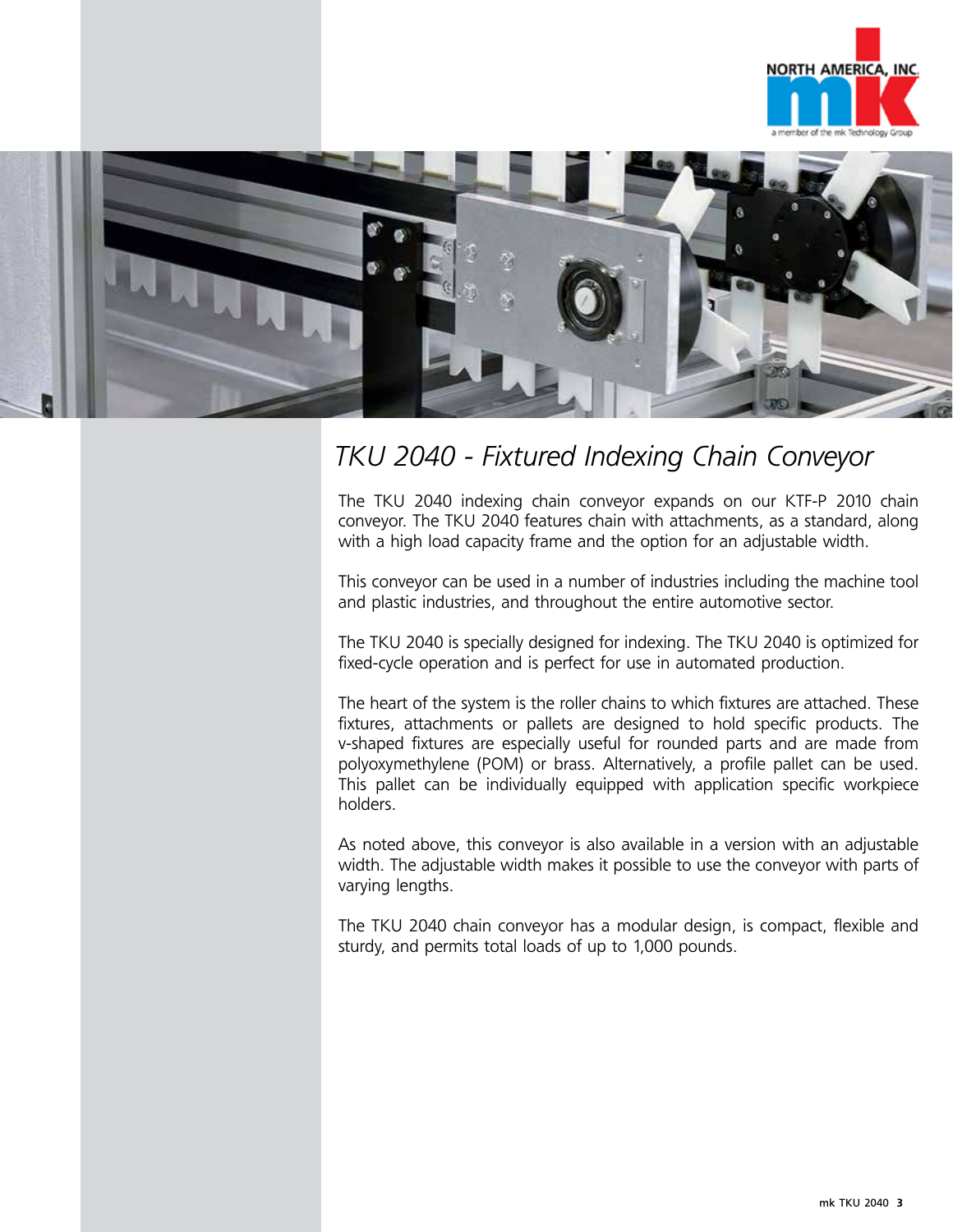

# *Features and Advantages of TKU 2040*

- $\checkmark$  Sturdy conveyor has a load capacity of up to 1,000 lbs.
- $\vee$  Widths between 195 mm and 1,500 mm
- $\checkmark$  Conveyor speed up to 60 fpm
- Repeatability of  $\pm$  1 mm possible
- $\checkmark$  Compact construction for fitting into machining stations
- $\triangleright$  Flexible, modular design allows for easy change-overs
- $\boldsymbol{\nu}$  Width adjustable models available as an option
- $\checkmark$  Can be used to join or link together multiple processes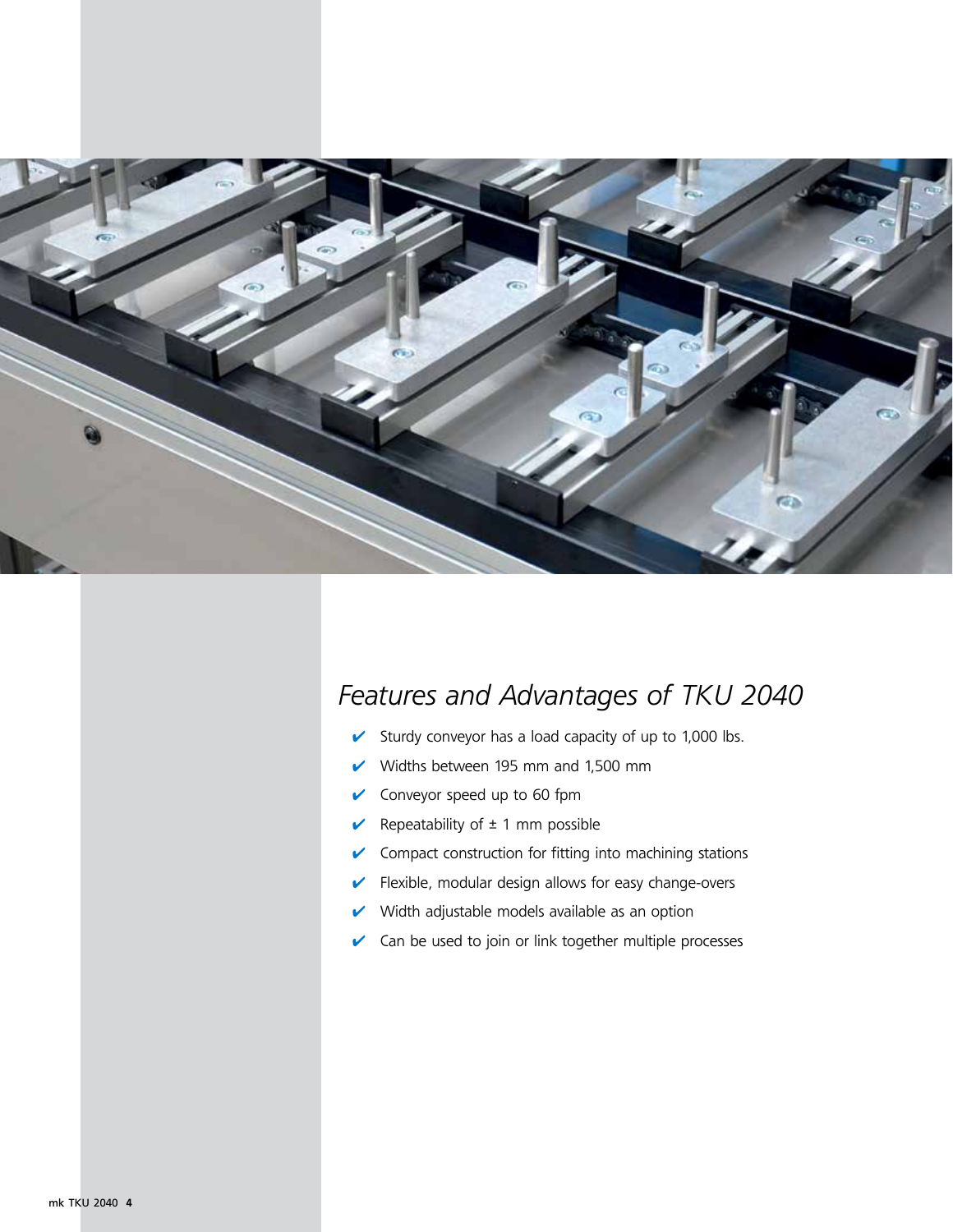



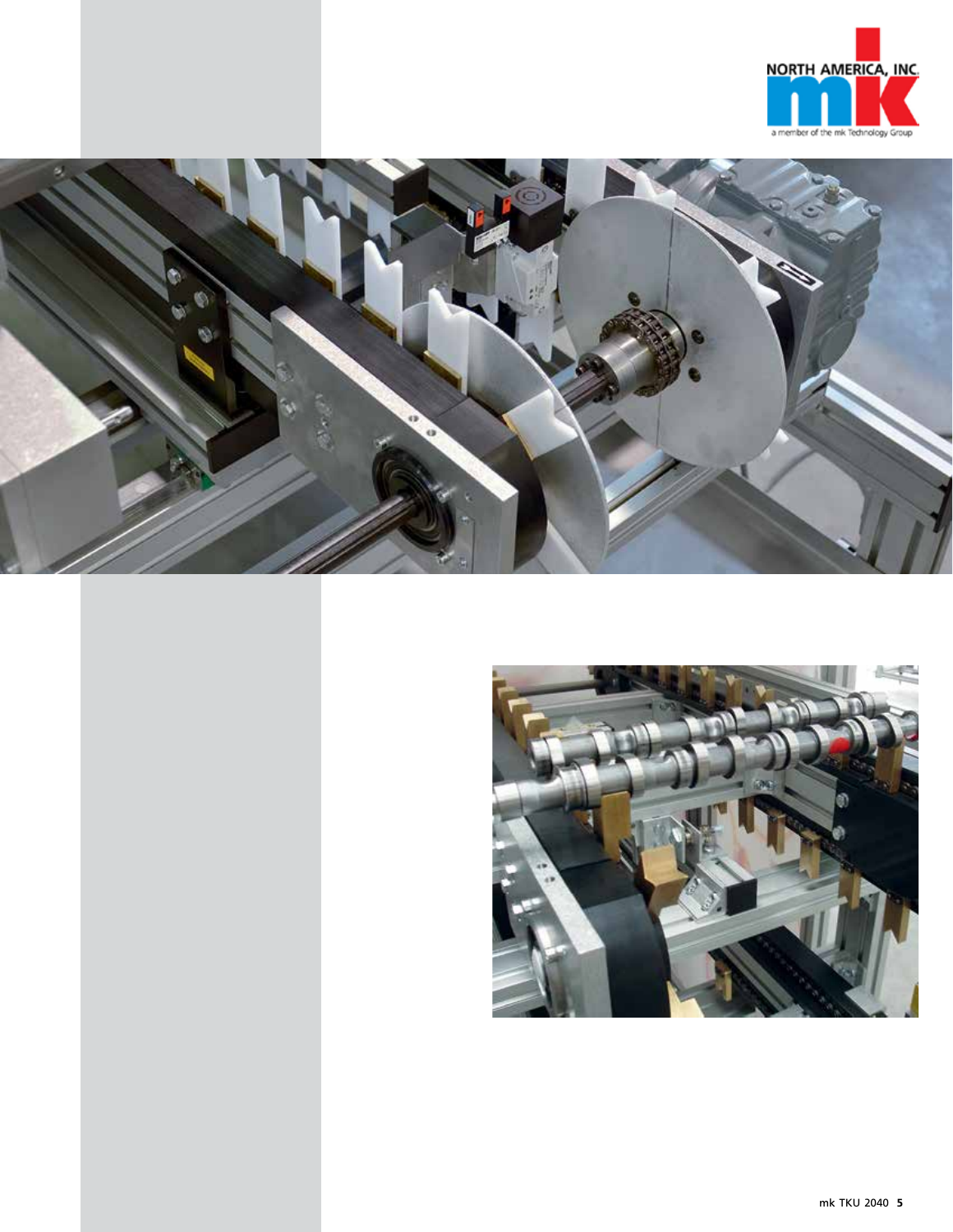# *Configuration Examples & Accessories*

mk offers two different configurations for the TKU 2040 — a fixed width and an adjustable width. The adjustable width allows for a variety of similar, yet different, products to run on the same conveyor.

## Fixed Width

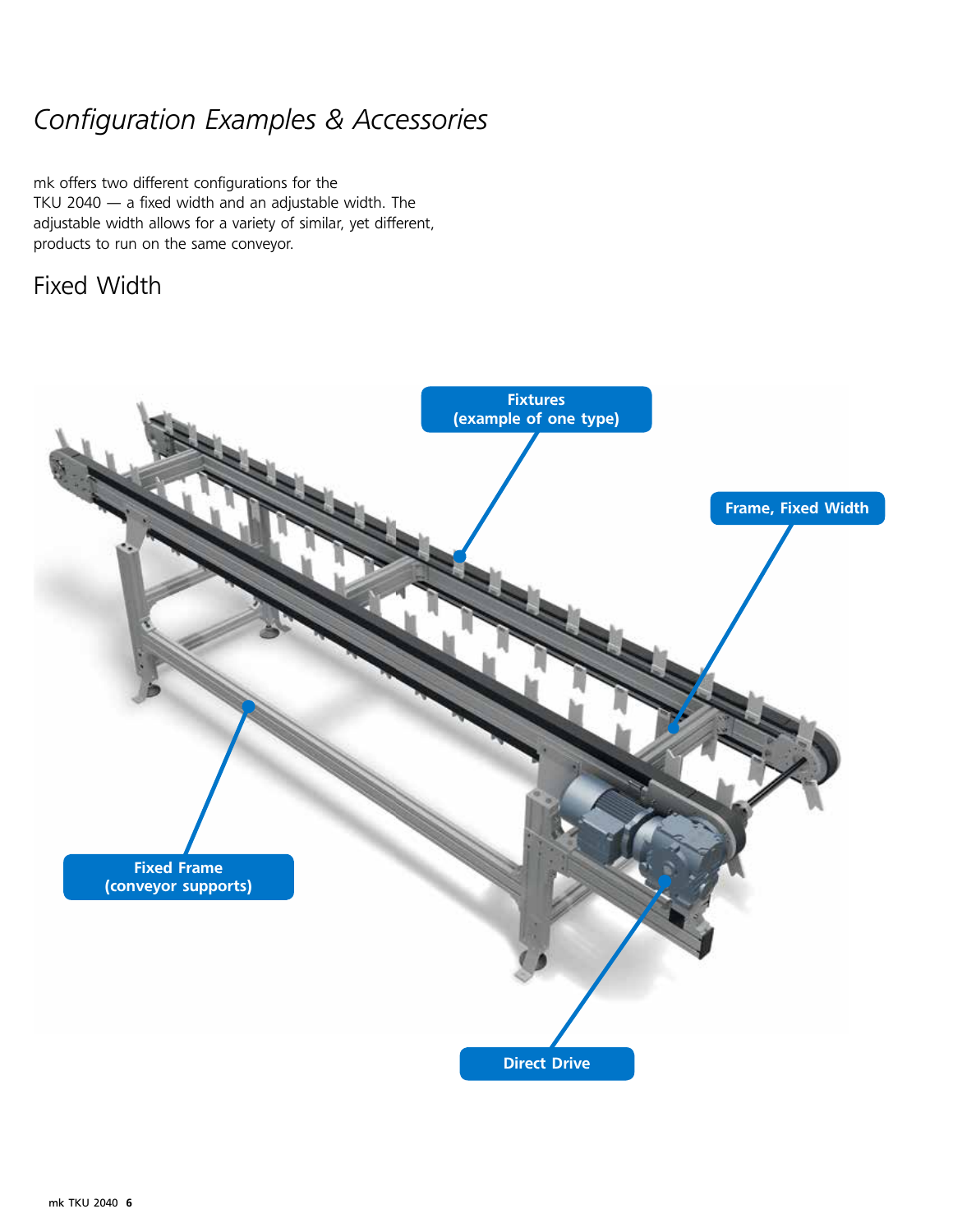

# Adjustable Width



| <b>Technical Data (both models)</b>    |                                                     |  |
|----------------------------------------|-----------------------------------------------------|--|
| Conveyor length (L)                    | 1,000 to 8,000 mm                                   |  |
| Conveyor width (B)                     | 195 to 1,500 mm                                     |  |
| Height (H)                             | 300 mm minimum                                      |  |
| <b>Distance</b><br>between attachments | 2" to 20", in 1" increments                         |  |
| <b>Drive position</b>                  | Discharge end, left/right                           |  |
| <b>Speed</b>                           | $6$ to $60$ fpm<br>depending on cycle/load          |  |
| Load capacity                          | Max. 100 lbs./workpiece<br>Max. 1,000 lbs./conveyor |  |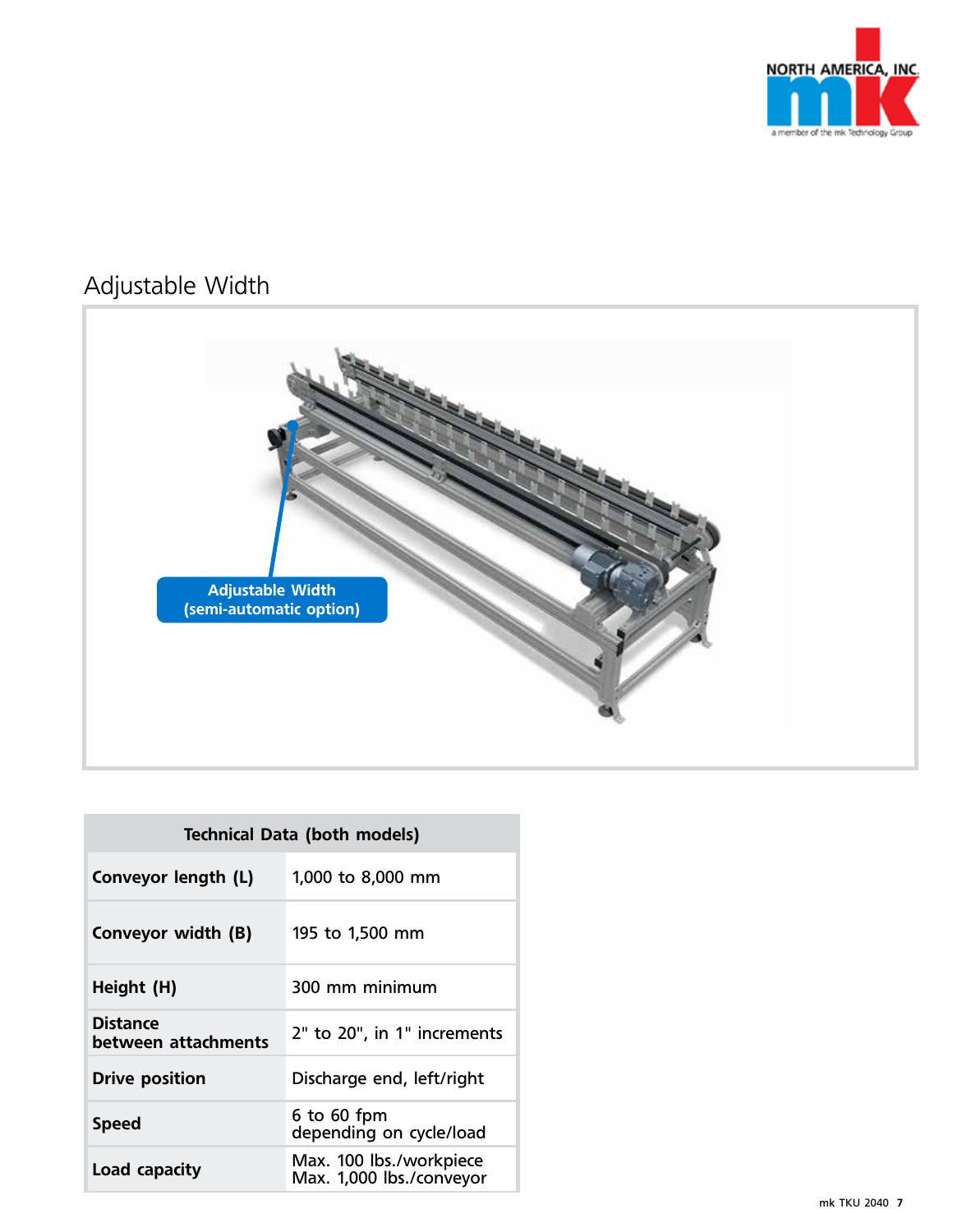

# *Attachments*

Profile Pallet

There are two standard types of attachments that can be mounted to the conveyor chain — V-Fixture or Profile Pallet types. The V-Fixture is ideal for carrying shafts, rods, cylinders, and other long circular parts. The Profile Pallet is designed for all other parts. Because of the availability of the t-slots on the Profile Pallet, custom fixtures can easily be added and changed. Custom pallets are available.

#### V-Fixture



- **Ideal for round workpieces**
- POM, Brass, Steel or Aluminum construction
- Can be used in adjustable width applications

# B - 92 L

- Constructed out of mk 40 system profile
- Features 2 to 4, 10 mm t-slots per pallet
- Can only be used in fixed width applications
- Available in a variety of widths (B)
- **Three length options (see table below)**

| <b>Name</b>   | <b>T-Slot Quantity</b> | $L$ (mm) |
|---------------|------------------------|----------|
| <b>WT 80</b>  | 2                      | 80       |
| <b>WT 120</b> | 3                      | 120      |
| <b>WT 160</b> |                        | 160      |
|               |                        |          |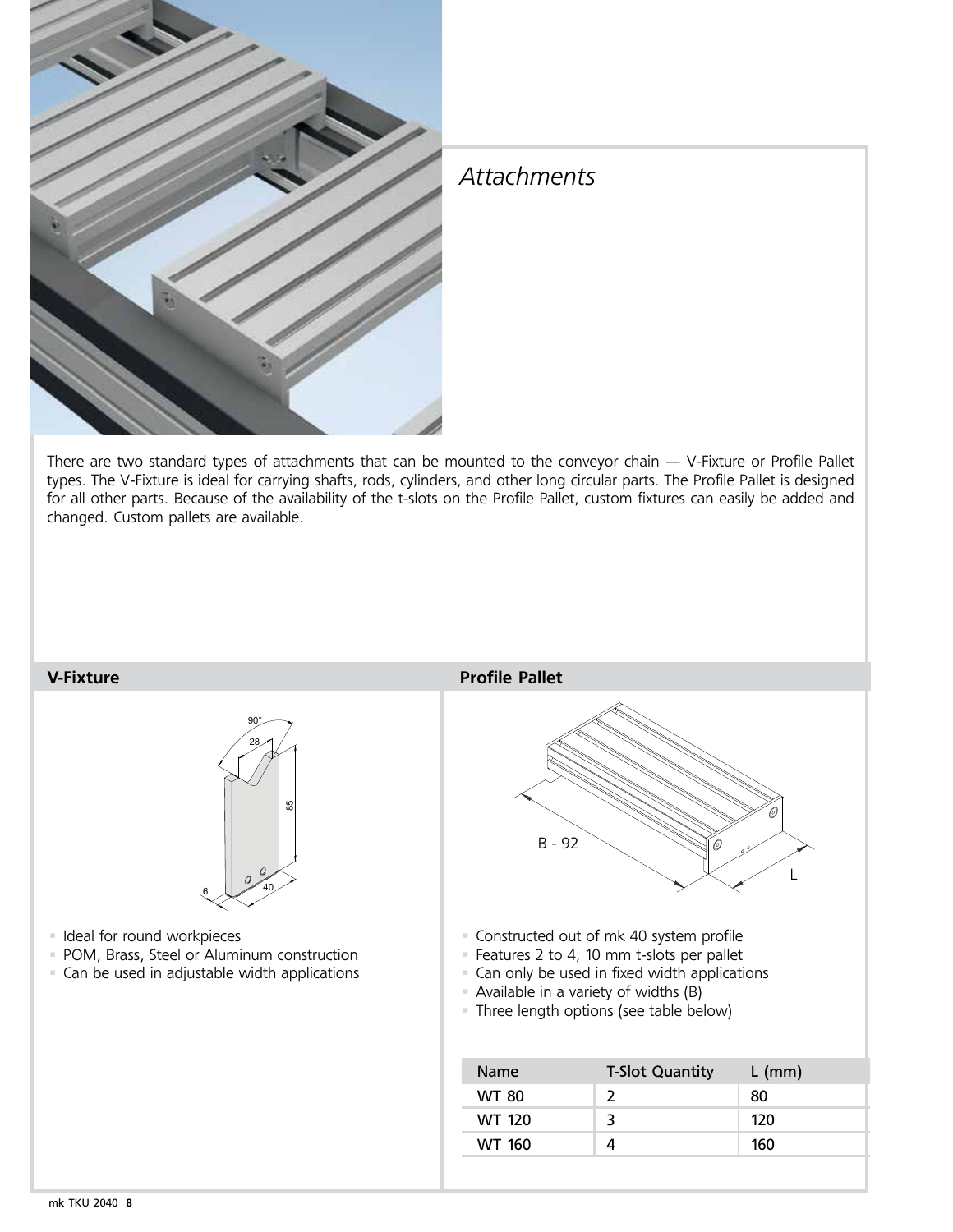



# *Conveyor Frame Options*

The conveyor body consists of two profile sections with gliding assemblies (wear surfaces) for the attachment chain to ride upon. The fixtures or pallets are attached to the standard roller chain attachment links. The chain is also supported on the return.



This conveyor frame has perpendicular cross members which makes this conveyor extremely durable. This conveyor cannot be width adjusted.

#### Conveyor Frame – fixed width Conveyor Frame – adjustable width



This conveyor body is installed on the width adjustment mechanism, which is designed specifically for the system. The width adjustment mechanism is fixed to the conveyor supports. See the next page for the width adjustment options.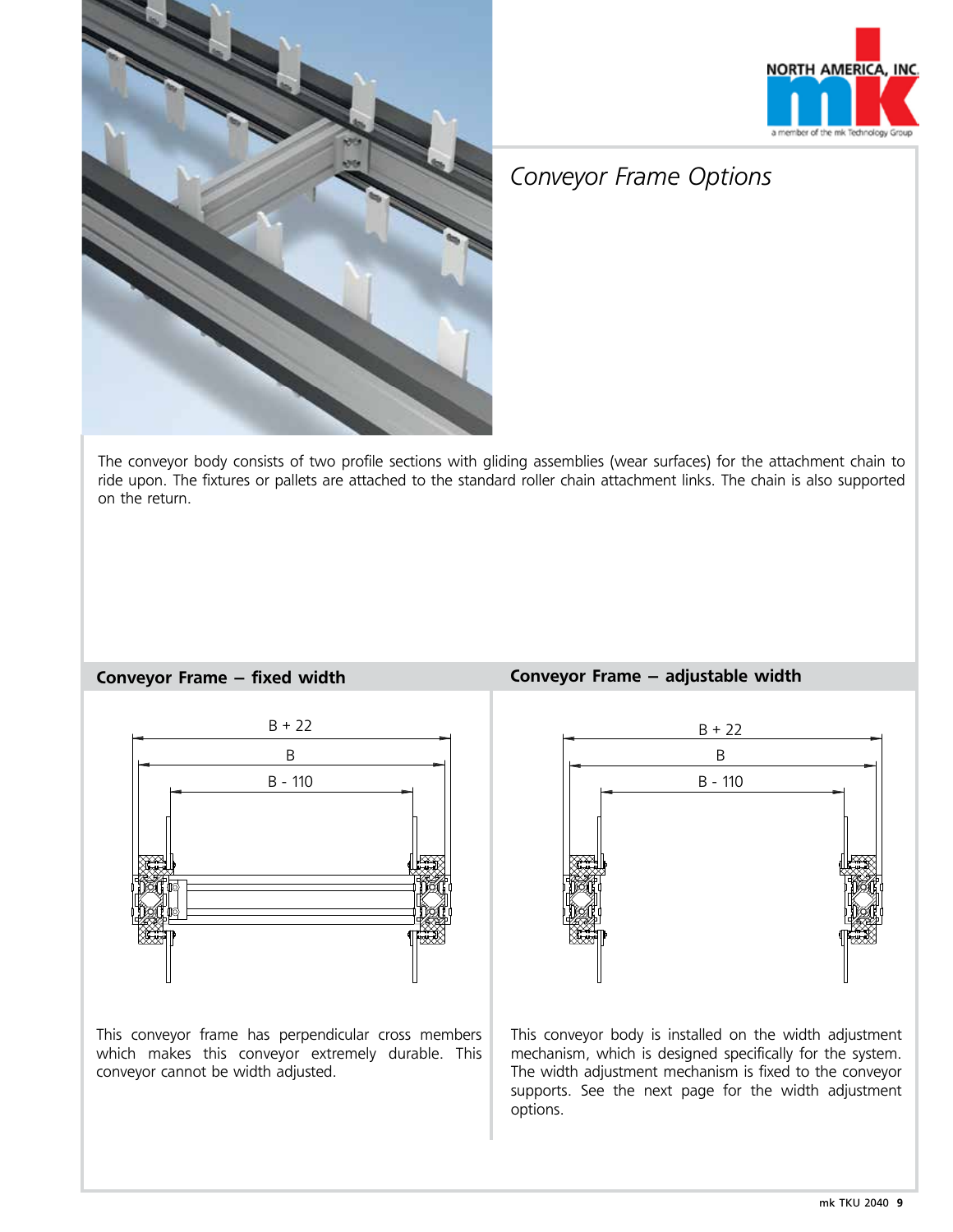

## *Adjustment Options*

This conveyor features the option for an adjustable width. This allows the conveyor to accept workpieces of different sizes. There are two options for width adjustment — Manual or Semi-Automatic. The width adjustment range depends on a variety of factors. Contact mk North America for options based on application specifications.



This design utilizes sliding assemblies and clamping mechanisms. The non-driven side can be adjusted by loosening the clamping handles on both slide assemblies and then adjusting the frame. A tape measure is installed to indicate the width and ensure conveyor lanes are kept in parallel.

#### Semi-Automatic Adjustment



mk linear positioning model VST is used in this design. You can adjust the position of the non-driven side by turning the hand-wheel on the VST, which lets you conveniently vary the distance between the chains. A gauge shows the change in distance.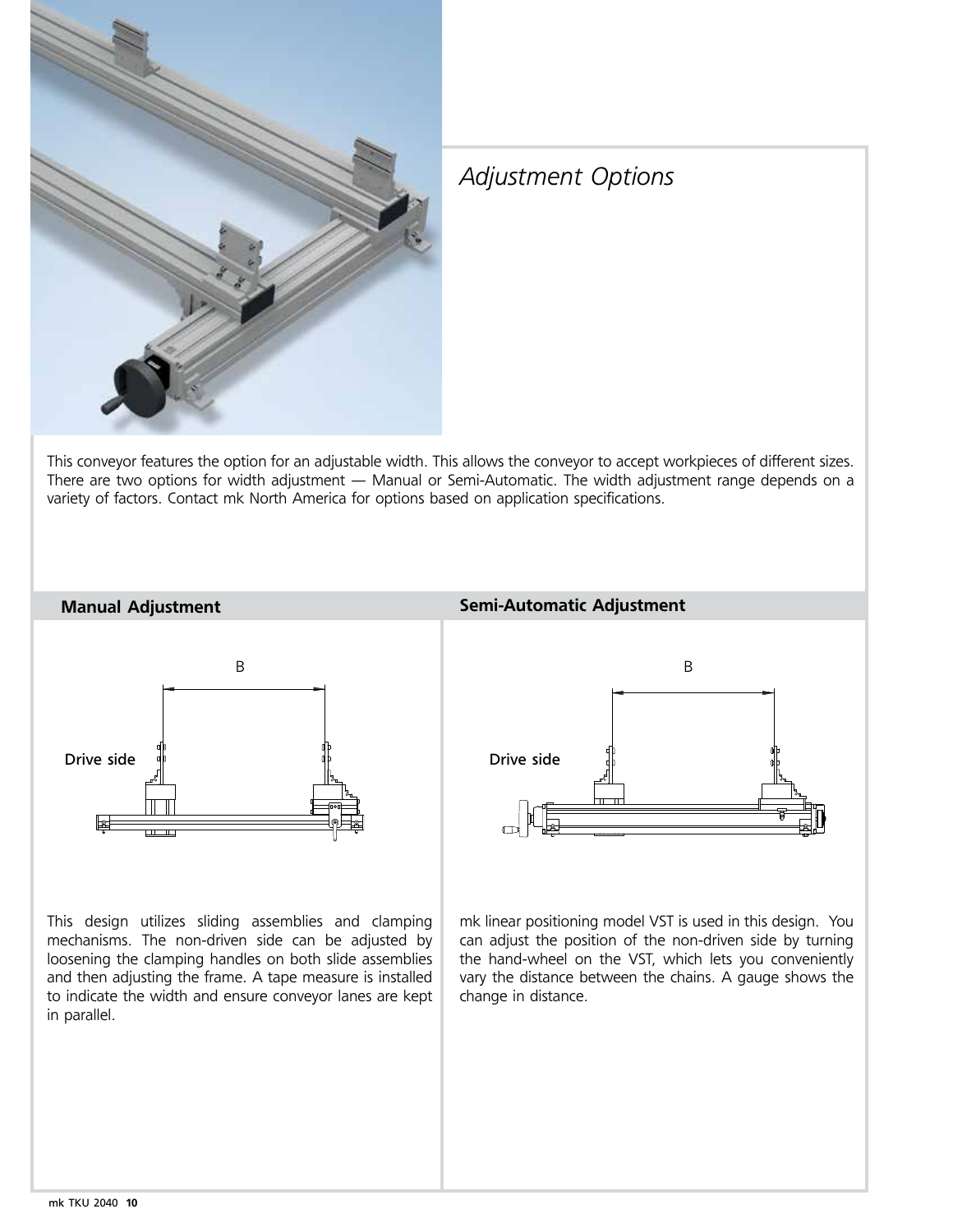



*Drive*

The TKU 2040 conveyor comes equipped with a direct drive. The drive is compact, exhibits low backlash, and requires little maintenance. This drive is optimized for indexing applications because the motor is connected directly to the conveyor drive shaft. The motor is positioned outside the conveyor body to allow for fixtures and pallets to pass freely beyond the end of the conveyor.

#### Direct Drive – fixed width Direct Drive – adjustable width



The drive assembly is sized according to the specified conveyor width.

The adjustable drive features a spline shaft with a ball bushing that lets you easily adjust the width. The drive side of the conveyor is fixed in position.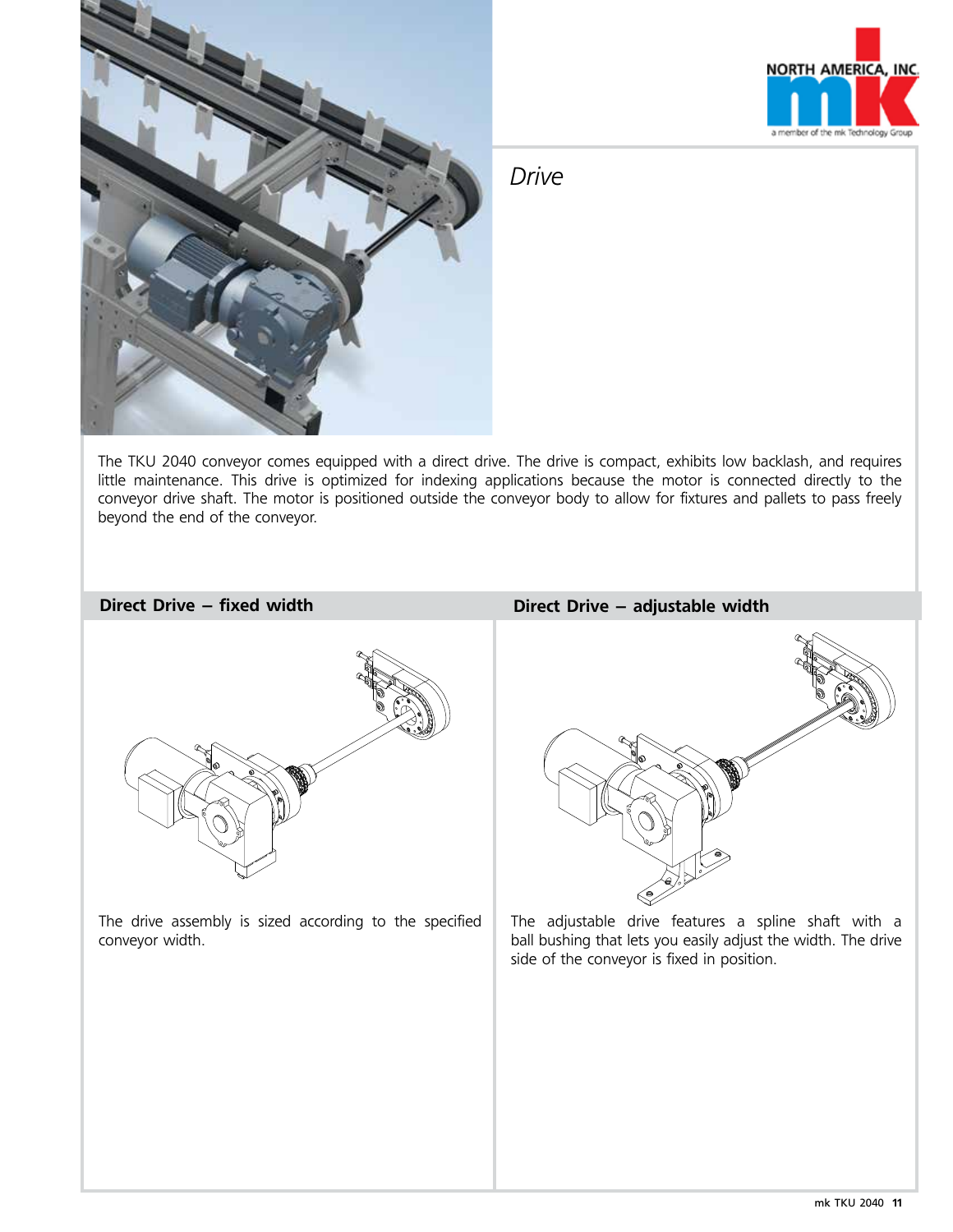

*Return*

Hollow Shaft

The return (or infeed of the conveyor) includes the chain tensioning device on the outside of the frame.

#### **Standard**

# $^{\circledR}$

This infeed can be used on both fixed and adjustable width conveyors.



The hollow shaft infeed is the same as the standard infeed however, it includes a ø 20H7 hollow shaft. This allows for after-market products, such as encoders, to be easily mounted to the conveyor.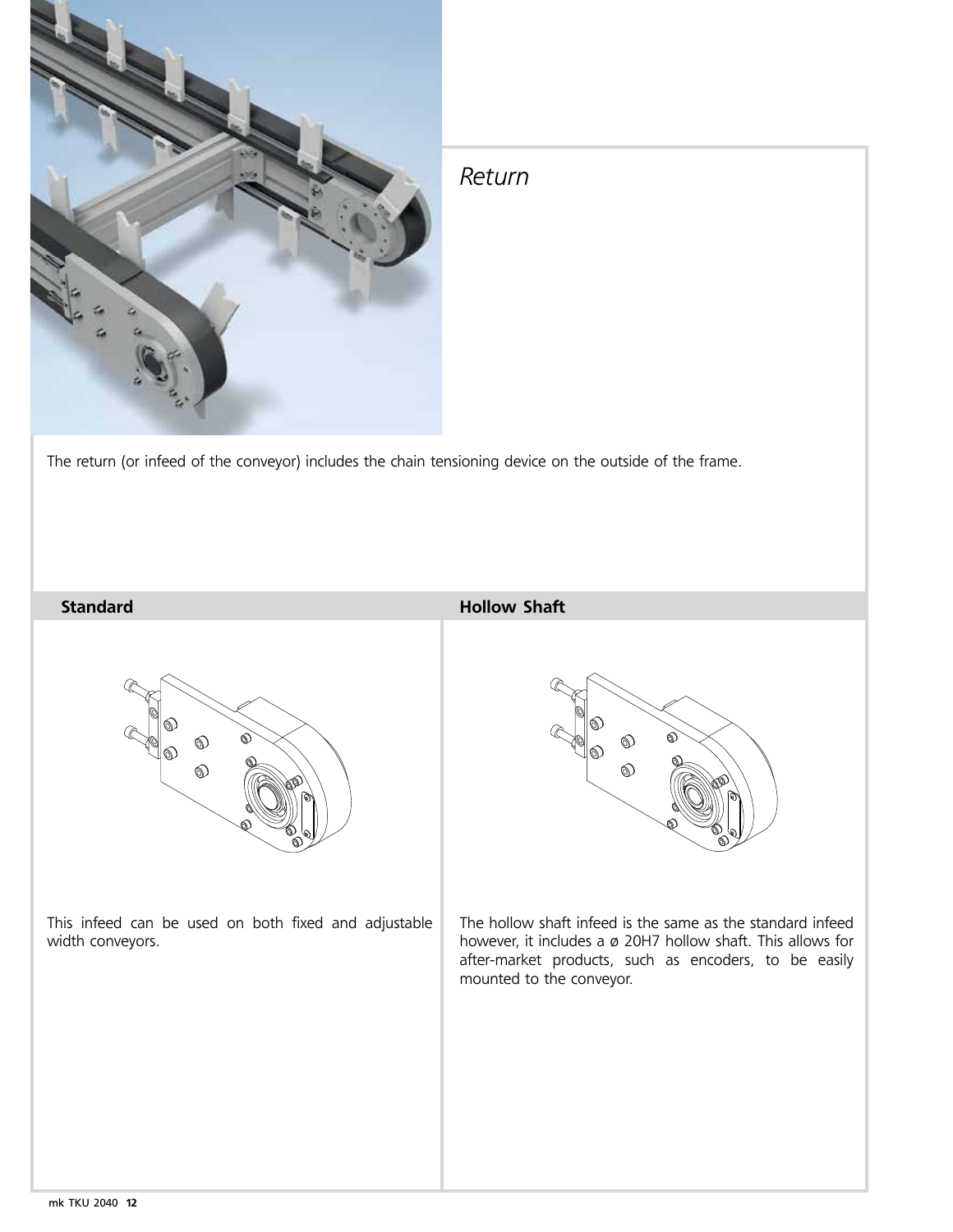



*Supports*

The conveyor supports, or stands, can be ordered at various working heights. These support frames can be constructed with guarding panels or as a mobile version with casters. All supports are designed to meet the needs of each specific application.

#### Conveyor Supports - fixed width



#### Conveyor Supports - adjustable width

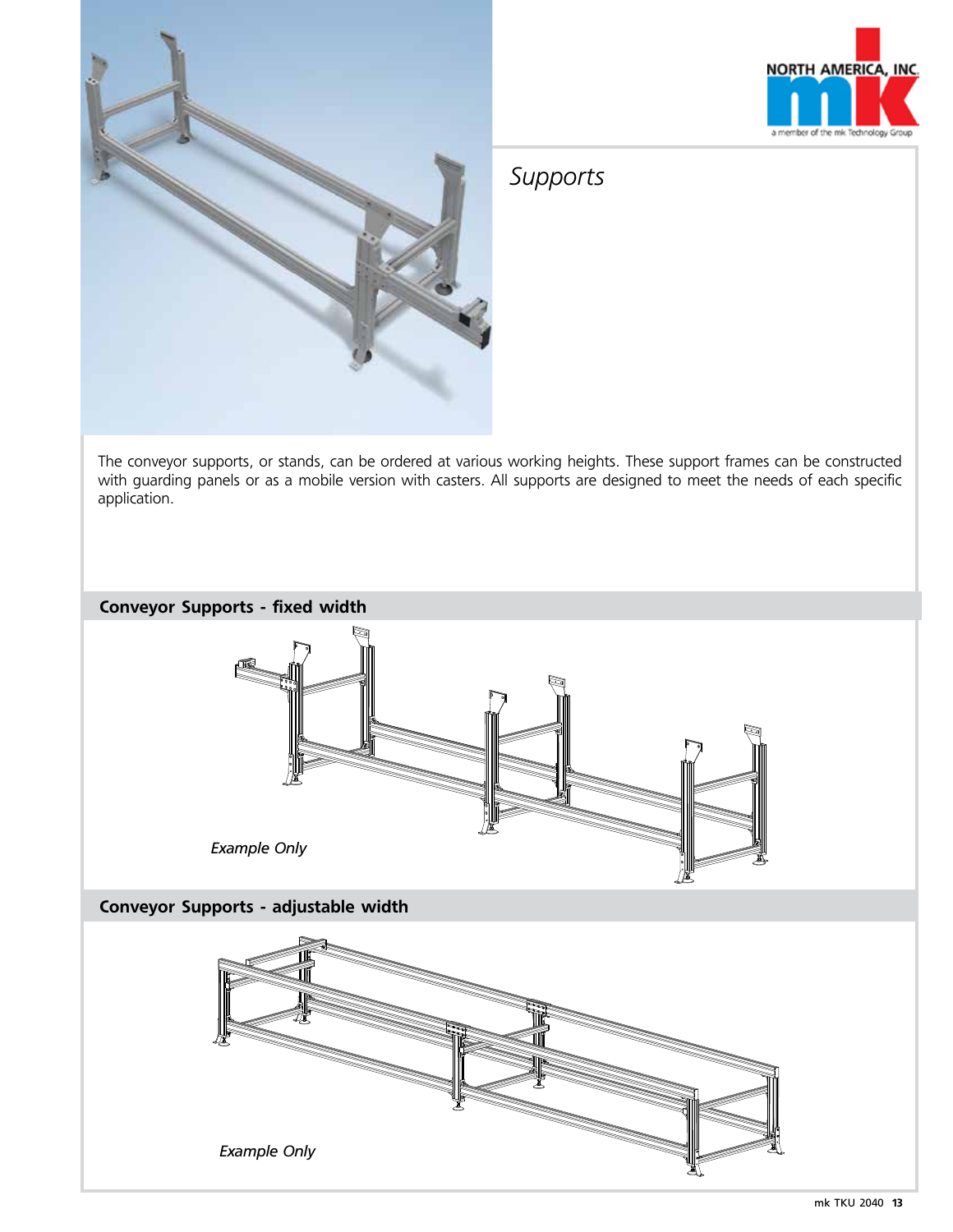

### *Protective Guards*

The protective guards aid in preventing operators from reaching into the system, and help reduce the risk of injury\*. There is a rotary lock which is triggered when moved and can be wired to stop the entire system. The guard is adapted to the contours of the particular product so that the product itself does not trigger the lock.

Guard for Infeed and Outfeed



Designed to fit on the infeed and discharge ends of the conveyor, this guard is specifically designed for each conveyor and product.

#### Guard for Conveyor Body



Designed to fit down the length of the conveyor, this guard is specifically designed for each conveyor and product.

**\* The customer is responsible for ensuring that the TKU 2040 is correctly guarded based on their application. Additionally the customer is responsible for ensuring that all local, state and federal safety laws and regulations are adhered to.**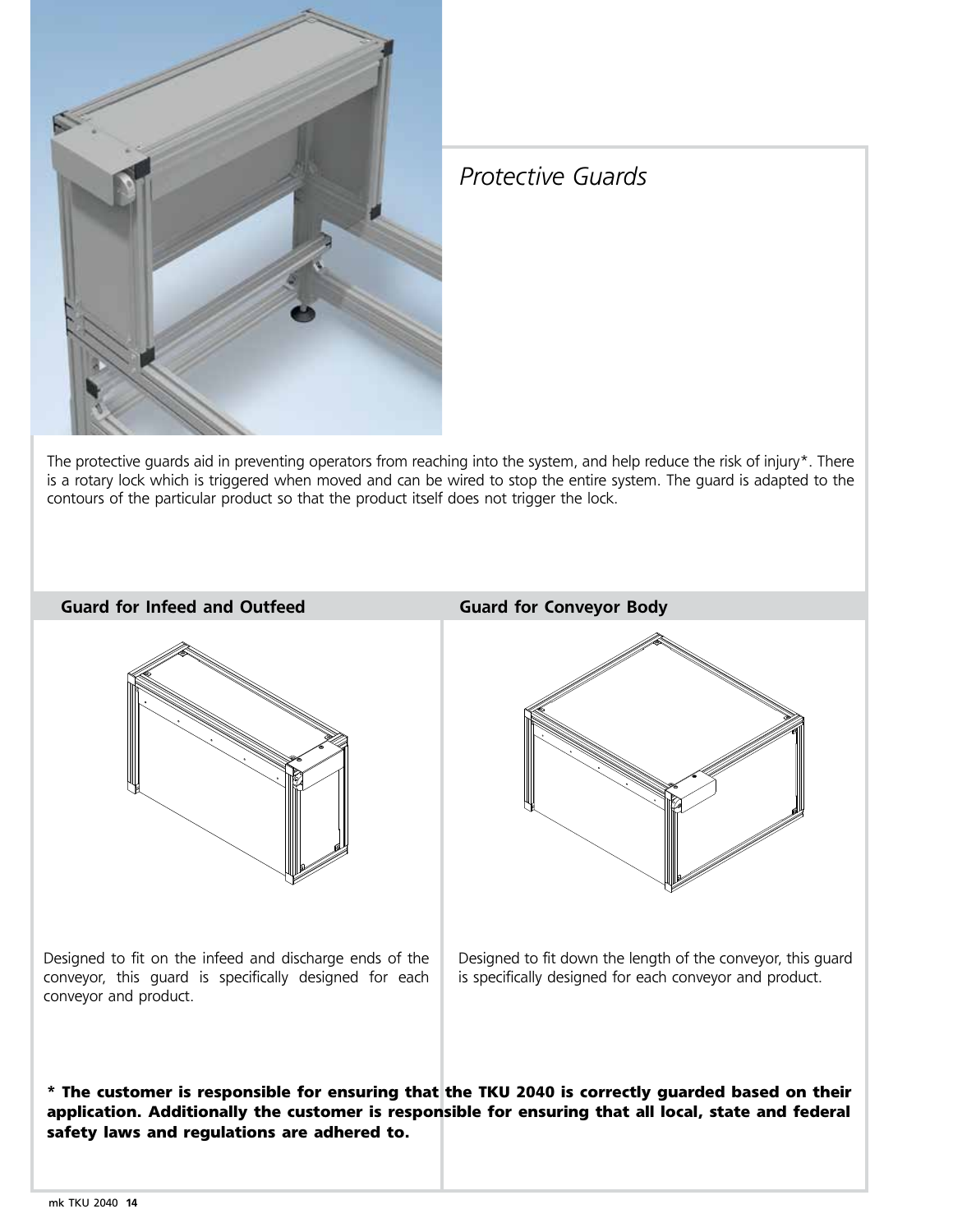



*Accessories*

#### **Lubrication Station Drip Pan**



The optional lubrication station is designed to automatically lubricate the conveyor chain. One per conveyor lane is recommended. This is a battery powered unit with an oil cartridge.



The stainless steel drip pan is equipped with a threaded drain nozzle. Typical applications include conveying products that are lightly coated in oil.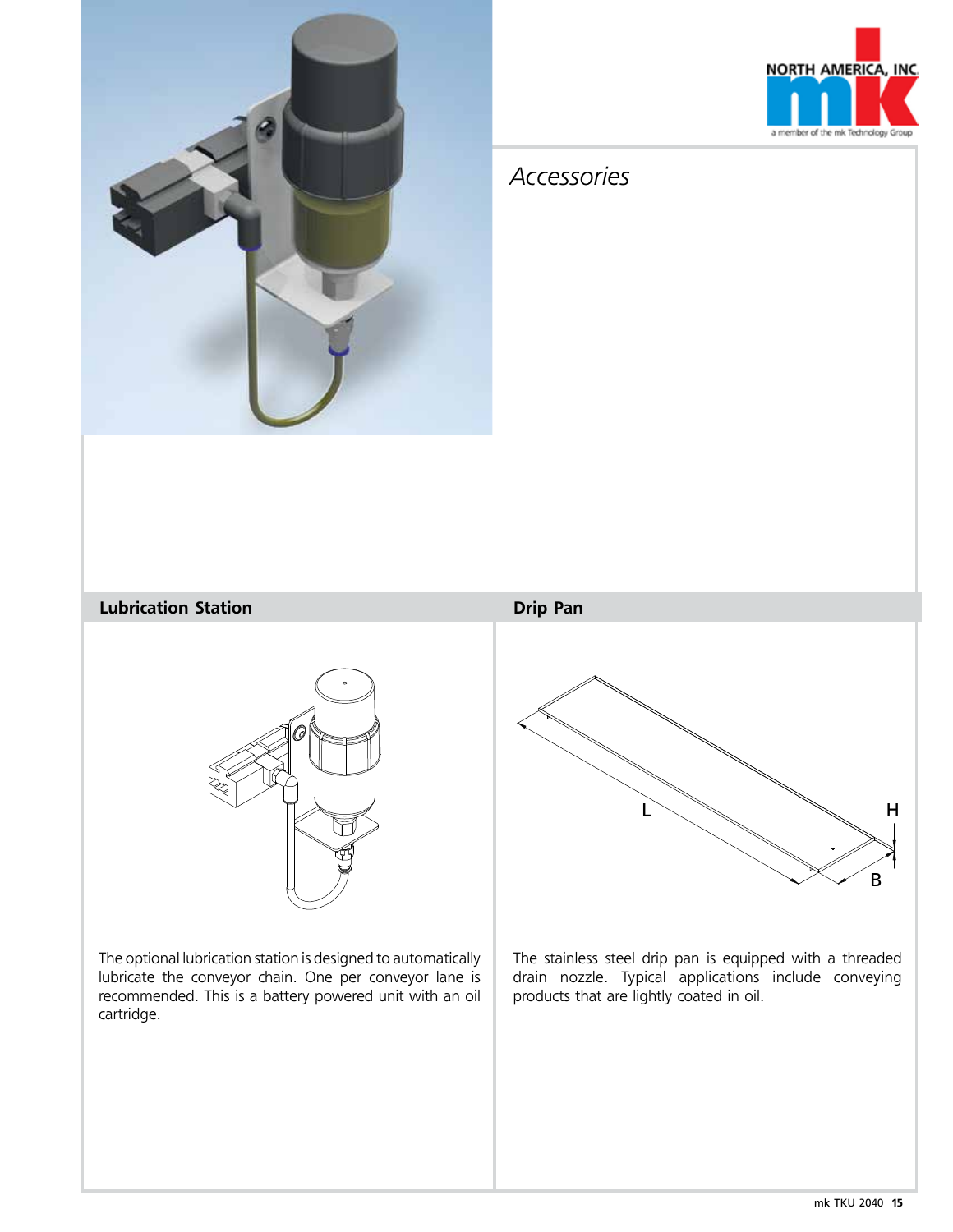# *Application Examples*



TKU 2040 adjustable width unit. This conveyor also features oversized POM fixtures.



TKU 2040, Tail Option 01, with brass fixtures and additional side rails for transporting shafts between machining processes.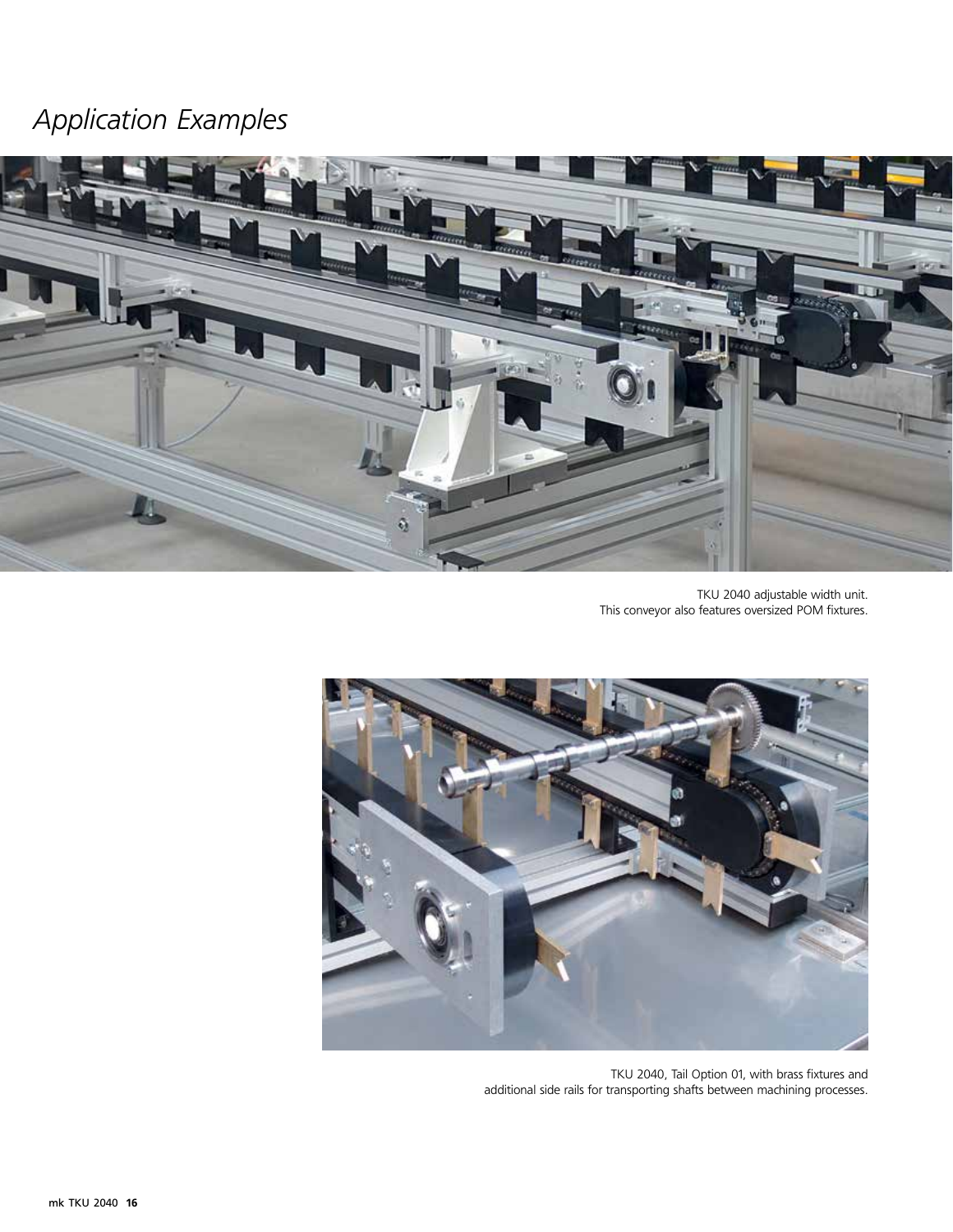



TKU 2040 with manual width adjustment and brass fixtures.



TKU 2040 with oversized custom brass fixtures.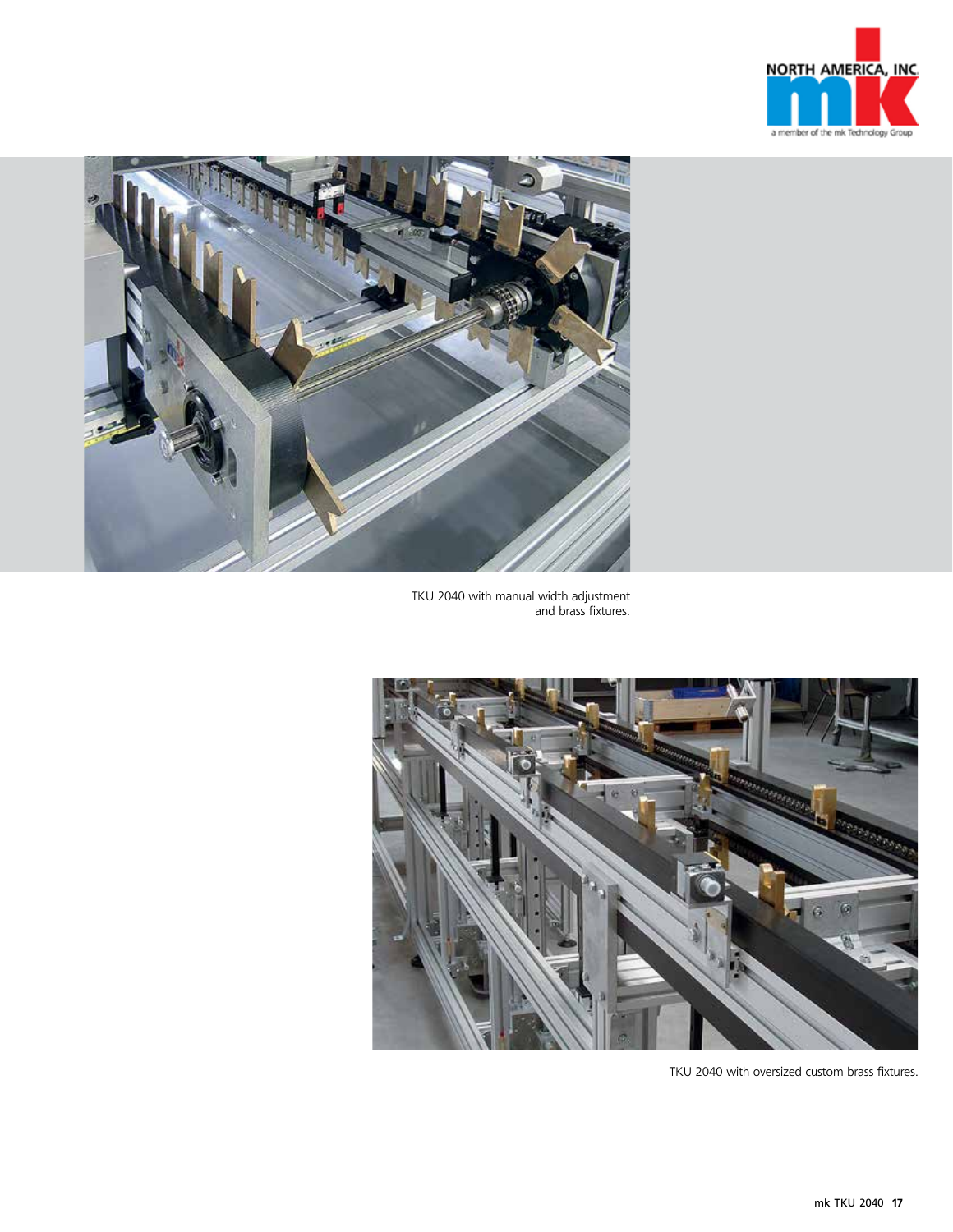

A wide width TKU 2040 with Profile Pallets, complete with locating fixtures for the automotive industry.



A TKU 2040 conveyor integrated into a custom parts cleaning operation.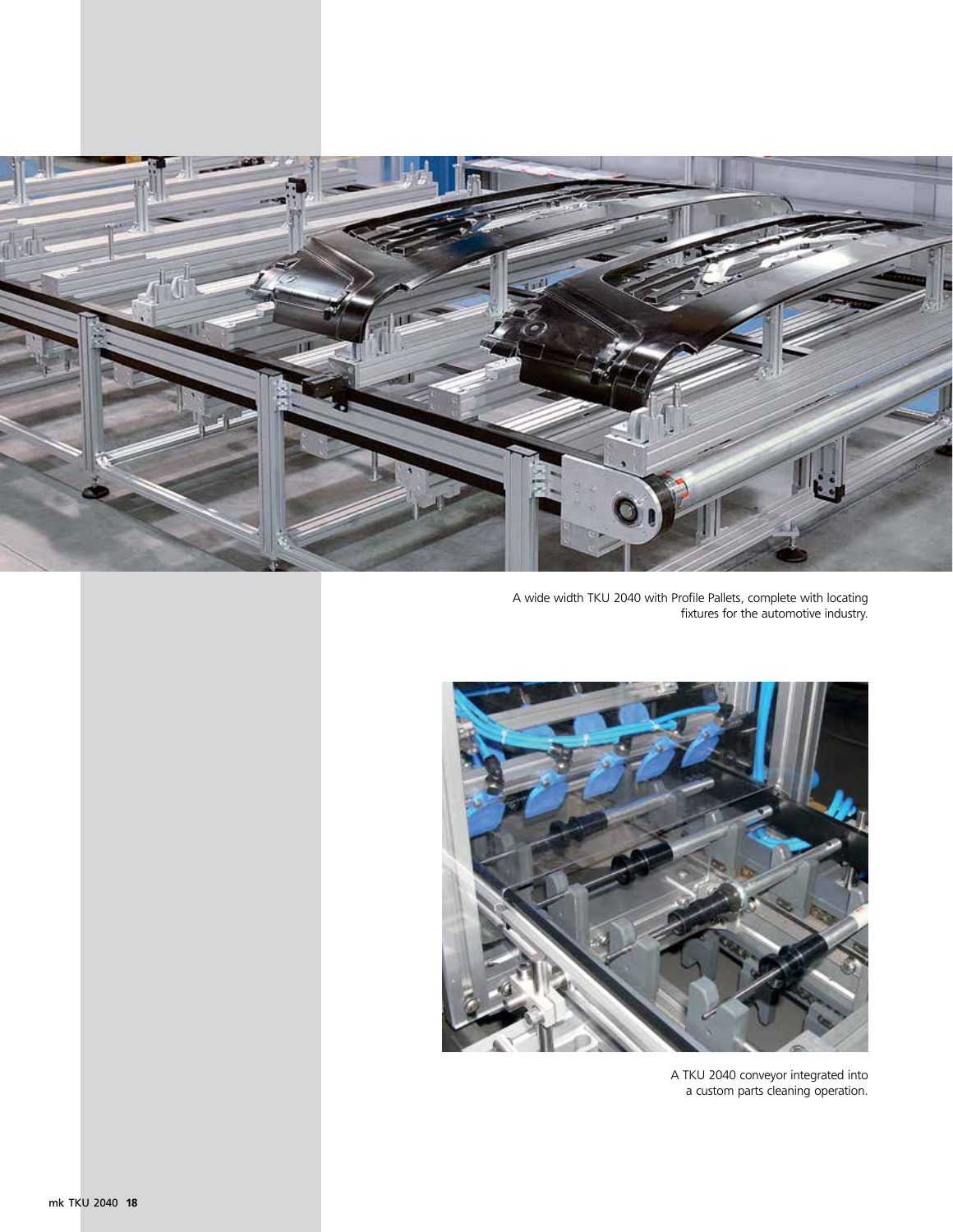



TKU 2040 fixed width conveyor that is also capable of handling parts of various lengths.



TKU 2040 adjustable width conveyor, with brass fixtures and a guard, and stainless steel paneling on the drive end.